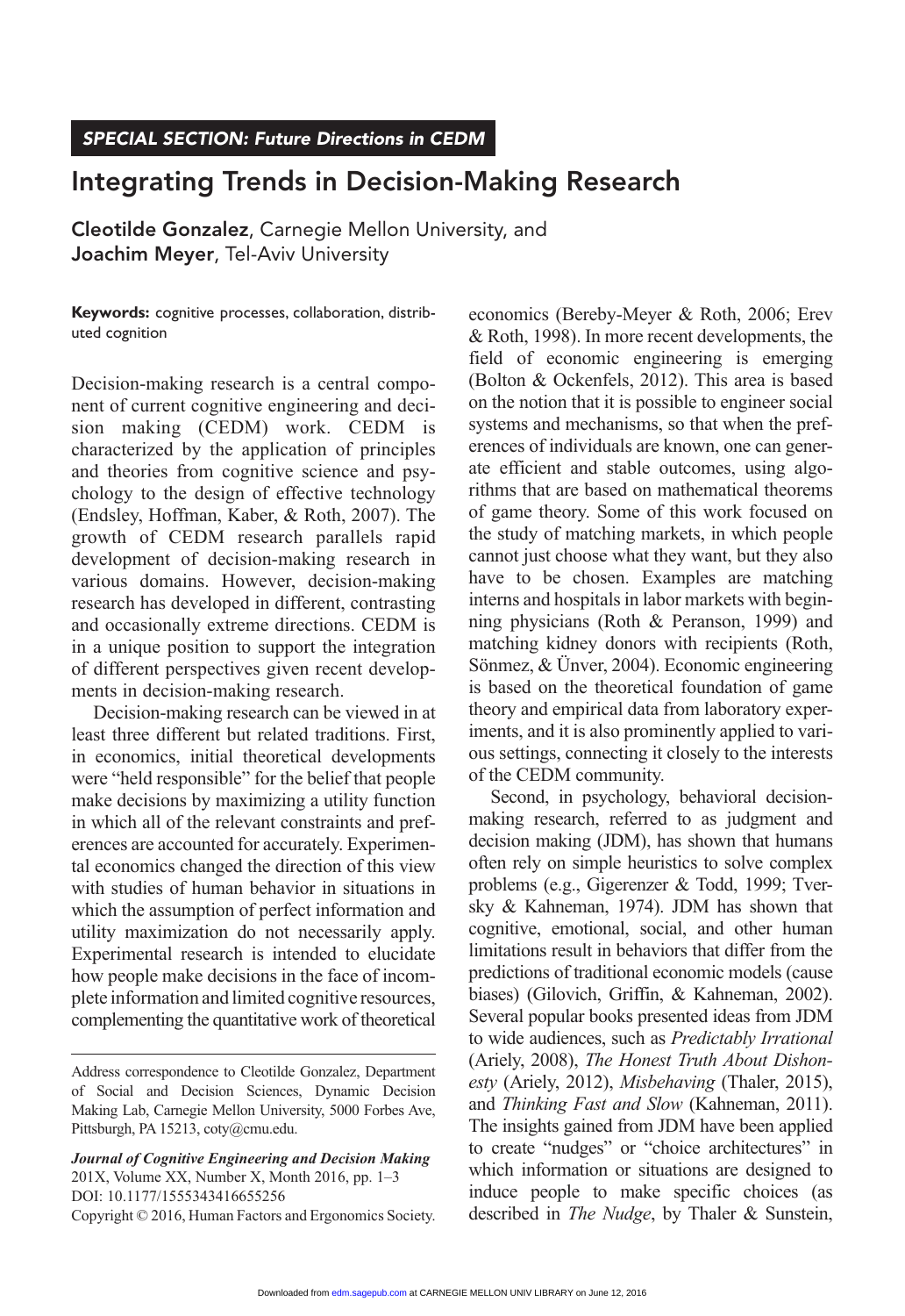2009). Governments, including those of the United Kingdom (with the "Behavioral Insights Team"), the United States, and New South Wales in Australia, established units applying these methods to issues of societal interest. Furthermore, in the past decade, JDM started a relevant shift of attention from the study of one-shot choice problems to the study of repeated decisions that rely on experience (see Gonzalez, 2013, for a historical summary). This breakthrough is relevant because it connects expertise and dynamic decision making studies in CEDM to traditional JDM research. The study of experience-based decisions advances theories of decision making towards providing explanations of the process by which people make decisions.

Third, in human factors, a successful and relevant area of research is naturalistic decision making (NDM). It focuses on the attempt to describe and understand how people make decisions in context, within the constraints of the real world (Klein, 1986). The NDM perspective is often viewed as a contrast to other perspectives on decision making, including JDM and traditional economics (Lipshitz, Klein, Orasanu, & Salas, 2001), because it emerged from the need to address features of naturalistic contexts such as ill-defined goals, time pressure, high cognitive workload, and many other issues of experts' decision making. NDM tends to reject strong assumptions from other perspectives of decision making, arguing that such approaches often fail to capture critical aspects of how people actually make decisions in real-world contexts (Endsley et al., 2007; Lipshitz et al., 2001). These disagreements were discussed in a paper coauthored by Kahneman and Klein (2009). They agree on two major problems in decisionmaking research, the question of expert intuition—when can one trust an experienced professional and when not to—and the limitations of the approaches and perspectives adopted by each of the two communities. They conclude that "although we agree with both of these conclusions, we have yet to move much beyond recognition of the problem" (p. 525).

## Actionable Items: Moving Cedm Forward

So far the many important developments in decision-making research had relatively little

impact on research in human factors. We suggest that a better understanding of these different approaches and their integration can have great value for CEDM. Some concrete directions for such developments have emerged from recent discussions (Gonzalez, Meyer, Klein, Yates, & Roth, 2013). The theoretical discussions made us aware of questions and opportunities that are highly relevant for CEDM but also for any other application of decision research:

- 1. What is the effect of knowledge, experience, and intuition on decision making? How are decisions different when they follow explicit deliberation, rather than when they are adaptive responses to a situation? Recognition-based decision making in NDM and the use of heuristics in behavioral decision making describe such immediate responses, whereas economic theory deals with the explicit analysis of the alternatives, the outcomes, and the available information. Research on experiencebased decisions and models of dynamic decisions from experience provide a way to reconcile and bring together these divergent perspectives (Gonzalez, 2013).
- 2. How do properties of the situation affect decisions, and how should a situation be structured, so that decisions are in line with some predetermined goals? In game theory, mechanism design involves the design of incentive systems, decision mechanisms, and information displays, so that decisions will be in line with some goals. In human factors, the focus is on the interface used to accomplish a task, which is likely to affect the decisions involved in the task. In behavioral decision making, the presentation of the outcomes (their "framing") will affect the choices made. System design will involve all three aspects—the definition of incentives and costs, the interface design, and the presentation of the setting to the user.
- 3. How do we scale up our models and knowledge of an individual decision maker to collective decision processes that are becoming widespread in our society? Economic engineering, network science, and many other areas of research present new opportunities for systems design that facilitate participatory decision processes. Prediction and matching markets are a prominent perspective for the study of social and collective decision processes that emerge from the individual.